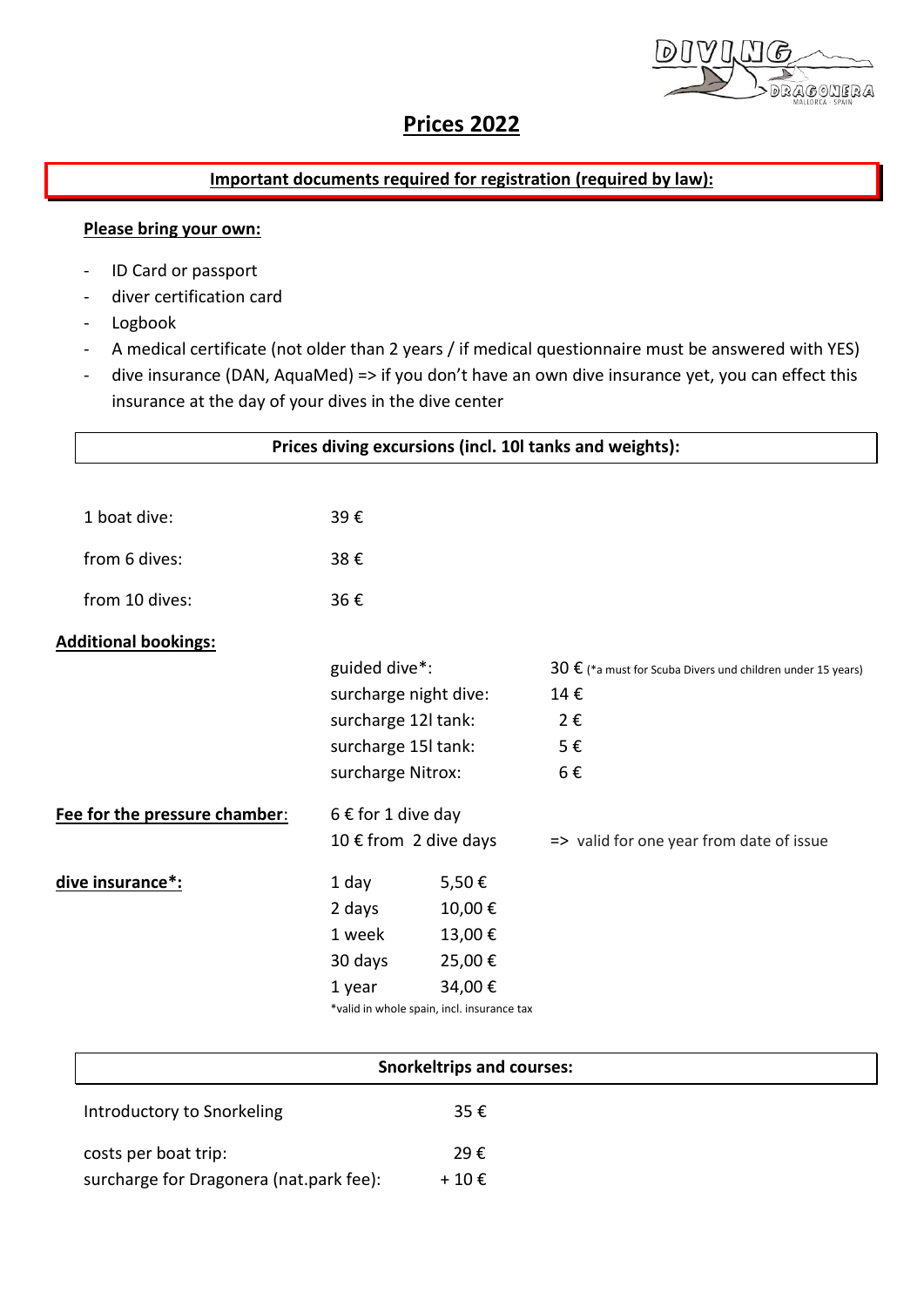

## **Prices rental gear per dive:**

| Complete rental gear<br>$\sim 10^5$ | 25€     | (special discount for $2^{nd}$ dive at same day only 15,- $\varepsilon$ ) |
|-------------------------------------|---------|---------------------------------------------------------------------------|
| Mask / Snorkel:                     | 4€      |                                                                           |
| Booties:                            | $3 \in$ |                                                                           |
| Fins:                               | 4€      |                                                                           |
| Regulator:                          | 6€      |                                                                           |
| BCD:                                | 6€      |                                                                           |
| Wetsuit:                            | 6€      |                                                                           |
| Computer:                           | 6€      |                                                                           |
| Torch:                              | 7€      |                                                                           |
| Knife:                              | $3 \in$ |                                                                           |

#### **Discover Scuba Diving**

minimum age 10 years / max. Ratio 2:1, additional fee 20 € per person

| content | instructions, theory briefing<br>and 1 ocean shore dive<br>max. depth 5m | duration | approx. 2,5 hours<br>under professional assistance,<br>including rental gear | Euro 89,00 € |
|---------|--------------------------------------------------------------------------|----------|------------------------------------------------------------------------------|--------------|
|---------|--------------------------------------------------------------------------|----------|------------------------------------------------------------------------------|--------------|

## **Discover Scuba Diving**

minimum age 10 years / max. Ratio 2:1, additional fee 40 € per person

| content | instructions, theory briefing,<br>1 shore dive and 1 ocean<br>boat dive, max. depth 12m | duration | approx. 4 hours<br>under professional assistance,<br>including rental gear | Euro 129,00 € |
|---------|-----------------------------------------------------------------------------------------|----------|----------------------------------------------------------------------------|---------------|
|---------|-----------------------------------------------------------------------------------------|----------|----------------------------------------------------------------------------|---------------|

### **Open Water Diver Scuba Diving Course (up to 18m)\***

minimum age 10 years / max. Ratio 2:1, additional fee 120 € per person

| content | theory Lessons Module 1-5, | duration | $3-4$ days | Euro 429,00 €               |
|---------|----------------------------|----------|------------|-----------------------------|
|         | Confined Water 1-5         |          |            | including rental gear       |
|         | 4 open water dives         |          |            | boat diving & certification |
|         |                            |          |            | fee + Educational           |
|         |                            |          |            | <b>Material Euro 80,00</b>  |

\*Requirement: medical certificate (not older than 2 years / at the age of 40 not older than 1 year)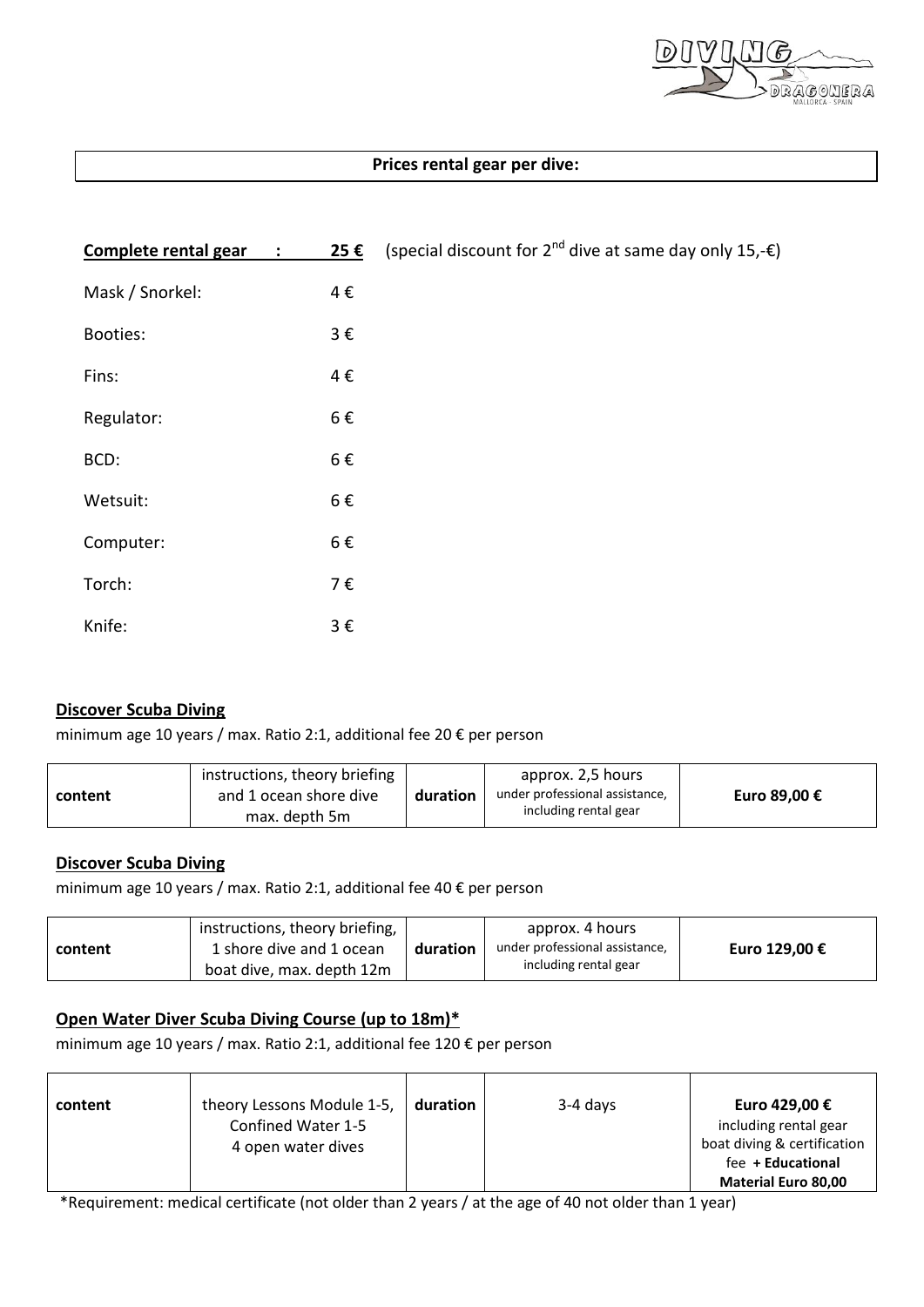

# **Advanced Open Water Diver (AOWD)**\*

minimum age 12 years\*

|         | instructions and theory |          |                   |                            |
|---------|-------------------------|----------|-------------------|----------------------------|
| content | briefing,               | duration | 2-3 days          | Euro 299,00 €              |
|         | 5 dives in the ocean    |          | extra charges for | incl. certification fee +  |
|         |                         |          | rental gear       | educational material 80 €. |

\*Requirement: medical certificate (not older than 2 years / at the age of 40 not older than 1 year)

#### **Rescue Diver Course\*\***

minimum age 15 years

| content | theory lesson,       | duration | $2-3$ days        | Euro 449,00 €            |
|---------|----------------------|----------|-------------------|--------------------------|
|         | emergency management |          | extra charges for | incl. certification fee  |
|         | and rescue scenarios |          | rental gear       | + extra 80 € educational |
|         |                      |          |                   | material,                |

\*\*Requirement: medical certificate (not older than 2 years / at the age of 40 not older than 1 year), EFR

#### **Emergency First Response (EFR) / available also for non-divers**

| content | theory Lesson,<br>first & secondary care, | duration | 1 day | Euro 119,00 €               |
|---------|-------------------------------------------|----------|-------|-----------------------------|
|         | CPR                                       |          |       | incl. educational material, |
|         |                                           |          |       | certification fee           |

#### **Refresh / Review Course**

| content | theory briefing,<br>1 dive in the ocean<br>max. depth 5m | duration | approx. 2,5 hours<br>under professional assistance.<br>including rental gear | Euro 85,00 €<br>+ 55 € certification fee |
|---------|----------------------------------------------------------|----------|------------------------------------------------------------------------------|------------------------------------------|
|         |                                                          |          |                                                                              |                                          |

\*\*Requirement: medical certificate (not older than 2 years / at the age of 40 not older than 1 year)

#### **Divemaster\*\*\***

| theory lessons,<br>open water practice,<br>content<br>accompany diving courses,<br>exercises | duration | as agreed approx. 12<br>weeks | Euro 799,00 €<br>extra charges for: educational<br>material, certification fee,<br>rental gear |
|----------------------------------------------------------------------------------------------|----------|-------------------------------|------------------------------------------------------------------------------------------------|
|----------------------------------------------------------------------------------------------|----------|-------------------------------|------------------------------------------------------------------------------------------------|

\*\*\*Requirement: medical certificate (not older than 2 years / at the age of 40 not older than 1 year), Rescue Diver, certification, minimun 60 dives, minimum age 18 years, EFR Course not older than 2 years

### **Requirement for all following specialties:**

medical certificate (not older than 2 years / at the age of 40 not older than 1 year)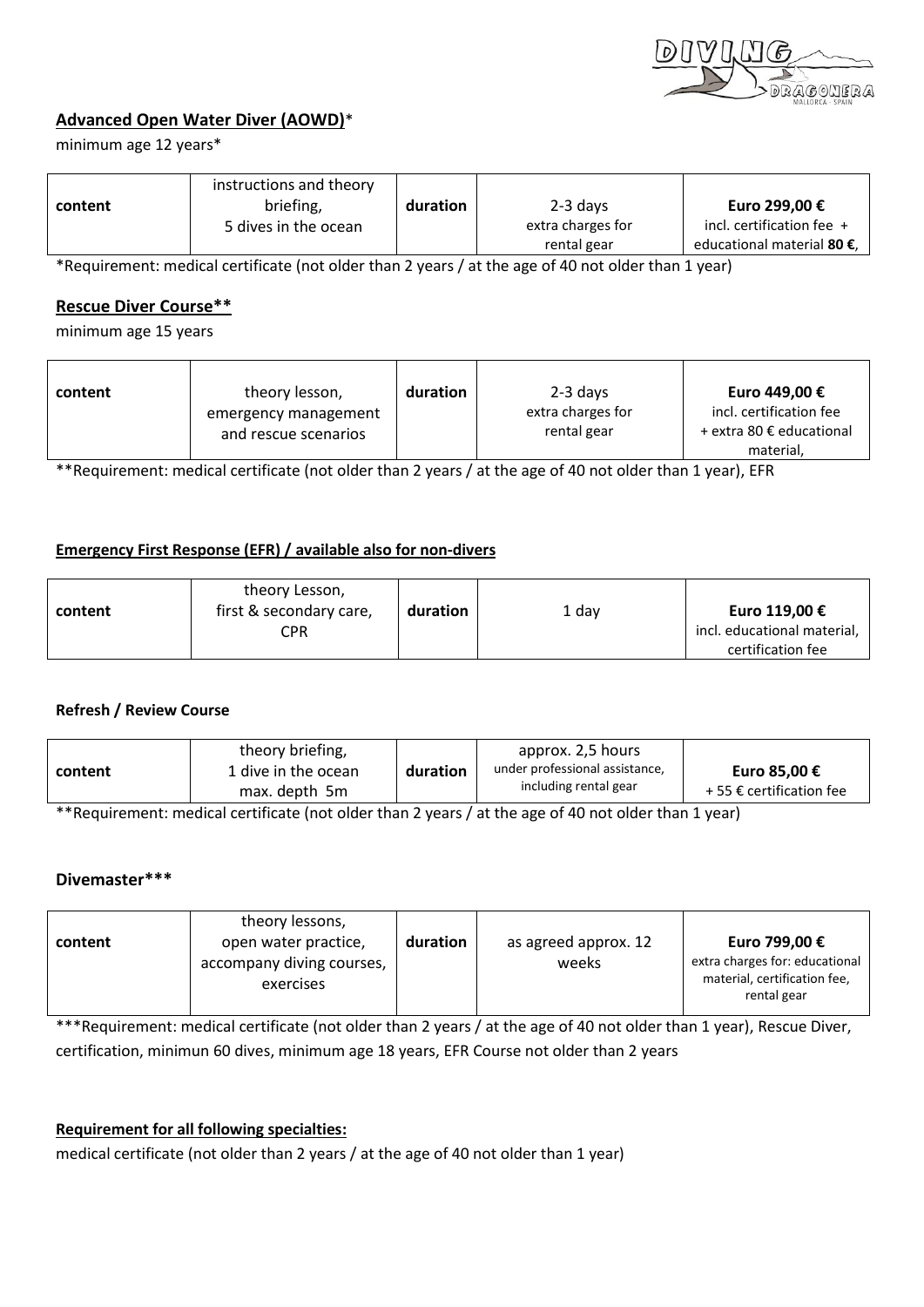

#### **Specialty Nitrox**

| content      | only theory lesson | duration | approx. 4 hours | Euro 129,00 € |
|--------------|--------------------|----------|-----------------|---------------|
|              | or with 2 dives    |          | 1 dav           | Euro 169,00 € |
| $\mathbf{A}$ |                    |          |                 |               |

Minimum age 12 years

#### **Specialty Deep Diver**

| content | theory lessons, 4 dives on<br>different depths, max. 40m | duration | 2 days<br>extra charges for | Euro 199,00 €<br>incl. educational material, |
|---------|----------------------------------------------------------|----------|-----------------------------|----------------------------------------------|
|         |                                                          |          |                             |                                              |
|         |                                                          |          | rental gear                 | certification fee                            |

Minimum age 15 years, min. AOWD

#### **Specialty Sidemount Diver**

| content | instructions and theory | duration | 2 days                           | Euro 199,00 €                                    |
|---------|-------------------------|----------|----------------------------------|--------------------------------------------------|
|         | briefing, 3 dives       |          | extra charges for<br>rental gear | incl. educational material,<br>certification fee |

Minimum age 15 years

## **Specialty Digital Underwater Photograper**

| content | theory lessons, 2 dives | duration | 1 dav             | Euro 159,00 €               |
|---------|-------------------------|----------|-------------------|-----------------------------|
|         |                         |          | extra charges for | incl. educational material, |
|         |                         |          | rental gear       | certification fee           |

# **Specialty Underwater Navigator**

| content | theory briefing, 3 dives | duration | $1-2$ days                       | Euro 199,00 €                                    |
|---------|--------------------------|----------|----------------------------------|--------------------------------------------------|
|         |                          |          | extra charges for<br>rental gear | incl. educational material,<br>certification fee |

#### **Specialty Search and Recovery Diver**

| theory briefing, 4 dives | 2 days            | Euro 229,00 €               |
|--------------------------|-------------------|-----------------------------|
| duration                 | extra charges for | incl. educational material, |
| content                  | rental gear       | certification fee           |

Minimum age 15 years, min. AOWD

# **Specialty PPB (Peak Performance Buoyancy )**

| content | theory briefing, 2 dives | duration | 1 dav             | Euro 139,00 €               |
|---------|--------------------------|----------|-------------------|-----------------------------|
|         |                          |          | extra charges for | incl. educational material, |
|         |                          |          | rental gear       | certification fee           |